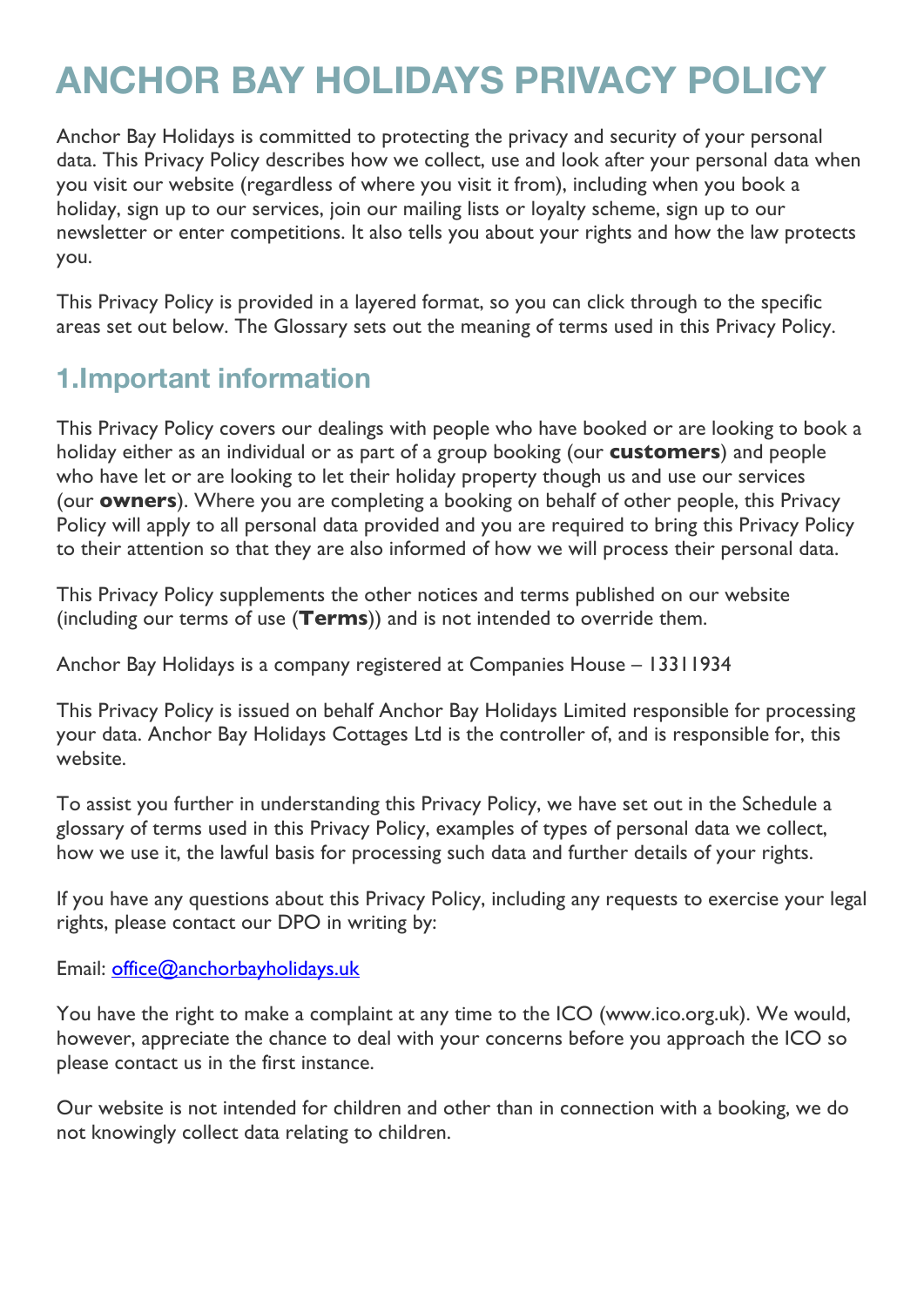### **2. Updates and links**

We keep our Privacy Policy under review and any changes will be made by updating this page. This Privacy Policy was last updated on 7<sup>th</sup> April 2021.

#### *Your duty to inform us of changes*

It is important that the personal data we hold about you is accurate and current, therefore please keep us informed of any changes to your personal data.

### **Third-party links**

Our website may include links to and from third-party websites, plug-ins and applications. By clicking on these links or enabling connections you may be allowing third parties to collect or share your personal data. We have no control over these third-party websites, plug-ins or applications and are not responsible for their privacy policies, therefore you should also read their privacy policies to understand what personal data they collect about you and how they use it.

### **3. The data we collect**

Part 1 of Schedule 1 lists the types of personal data that we may process. We will only collect special categories of personal data where this is provided by you or on your behalf and you or the person providing the information on your behalf have specifically requested that we process the same in order to ensure any specific requirements you have can be catered for, for example, if you require lift access/wheelchair access, have food allergies or other catering requirements.

We also collect, use and share aggregated data. However, if we combine aggregated data with your personal data so that it can directly or indirectly identify you, we treat this as personal data.

We do not collect any information about criminal convictions and offences.

#### *Failure to provide personal data*

If we are required by law, or under the terms of a contract we have with you, to collect your personal data and you fail to provide it, we may not be able to enter into or perform the contract with you and, we may have to cancel your booking and/or our service to you. We will notify you of this at the relevant time.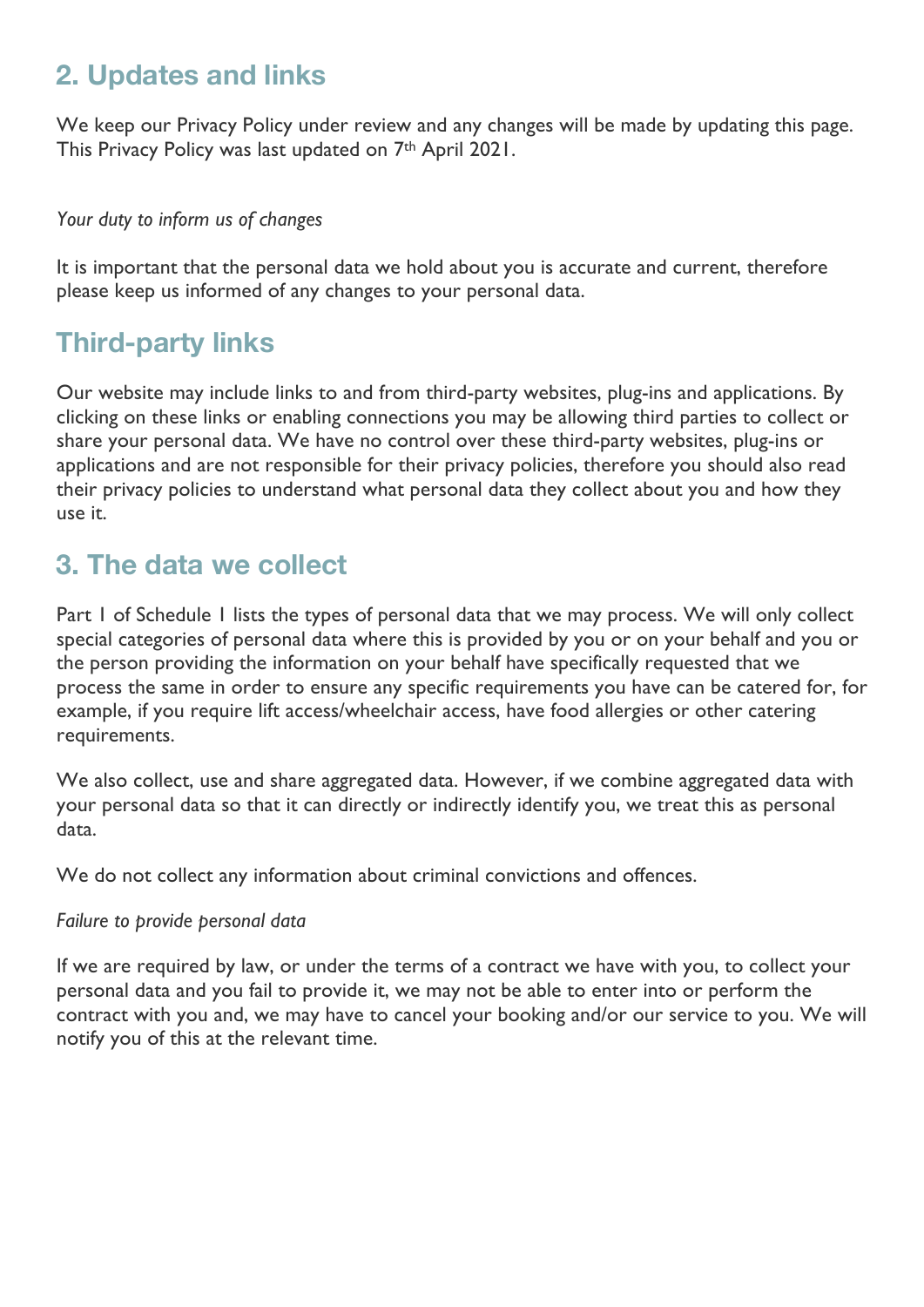# **4. How personal data is collected**

We collect personal data in the following ways:

| <b>Direct</b><br>interactions           | Personal data may be provided by you or on your behalf as part of our booking journey,<br>or otherwise in connection with a booking by the lead passenger. You may also provide<br>personal data (including identity, contact and financial data) when you complete online<br>forms, send webchat messages, request products/services, create a user account,<br>subscribe to our services, join our mailing lists or loyalty schemes, enter competitions or<br>request promotional codes, take customer or client satisfaction surveys, provide<br>feedback or otherwise or correspond with us (by post, phone or email) |
|-----------------------------------------|---------------------------------------------------------------------------------------------------------------------------------------------------------------------------------------------------------------------------------------------------------------------------------------------------------------------------------------------------------------------------------------------------------------------------------------------------------------------------------------------------------------------------------------------------------------------------------------------------------------------------|
| <b>Automated</b><br>technology          | We automatically collect personal data (technical and usage) when you browse or<br>interact with our website, by using cookies, server logs and other similar technologies.<br>We may also receive technical data and usage data about you if you visit other websites<br>which use our cookies. More information concerning our use of cookies is available in<br>our cookies policy which can be accessed via our website.                                                                                                                                                                                              |
| <b>Publicly</b><br>available<br>sources | We may collect personal data from publicly availably sources such as TripAdvisor,<br>Feefo, Companies House and the Electoral Register and credit reference agencies, based<br>inside the EU.                                                                                                                                                                                                                                                                                                                                                                                                                             |
| <b>Third parties</b>                    | We may receive personal data from: (a) analytics providers based outside the EU (such<br>as Google); (b) advertising networks who may be based outside the EU (such as<br>Facebook); and (c) search information providers such as Google based outside the EU;<br>(d) our suppliers such as payment providers, delivery services, website support,<br>maintenance providers and telemarketing companies; (e) data brokers or aggregators<br>based inside the EEA; (f) third party booking platforms who may be based inside or<br>outside of the EEA (such as AirBnB, Booking.com, etc.).                                 |

### **5. How we use personal data**

We will only use personal data when the law allows us to. Most commonly, we will use your personal data:

- to perform the contract we are to enter into or have entered into with you;
- to comply with a legal obligation; and
- where it is necessary to carry out our legitimate interests (or those of a third party) and your interests and fundamental rights do not override those interests.

Part 2 of Schedule 1 sets out the lawful basis we will rely on to process your personal data.

Please note that we may process your personal data for more than one lawful ground depending on the specific purpose for which we are using your information.

#### **Marketing**

We strive to provide you with choices regarding how we process your personal data and how we communicate with you for marketing purposes.

Please also see below regarding our use of Cookies on our website and how these can be turned off by you.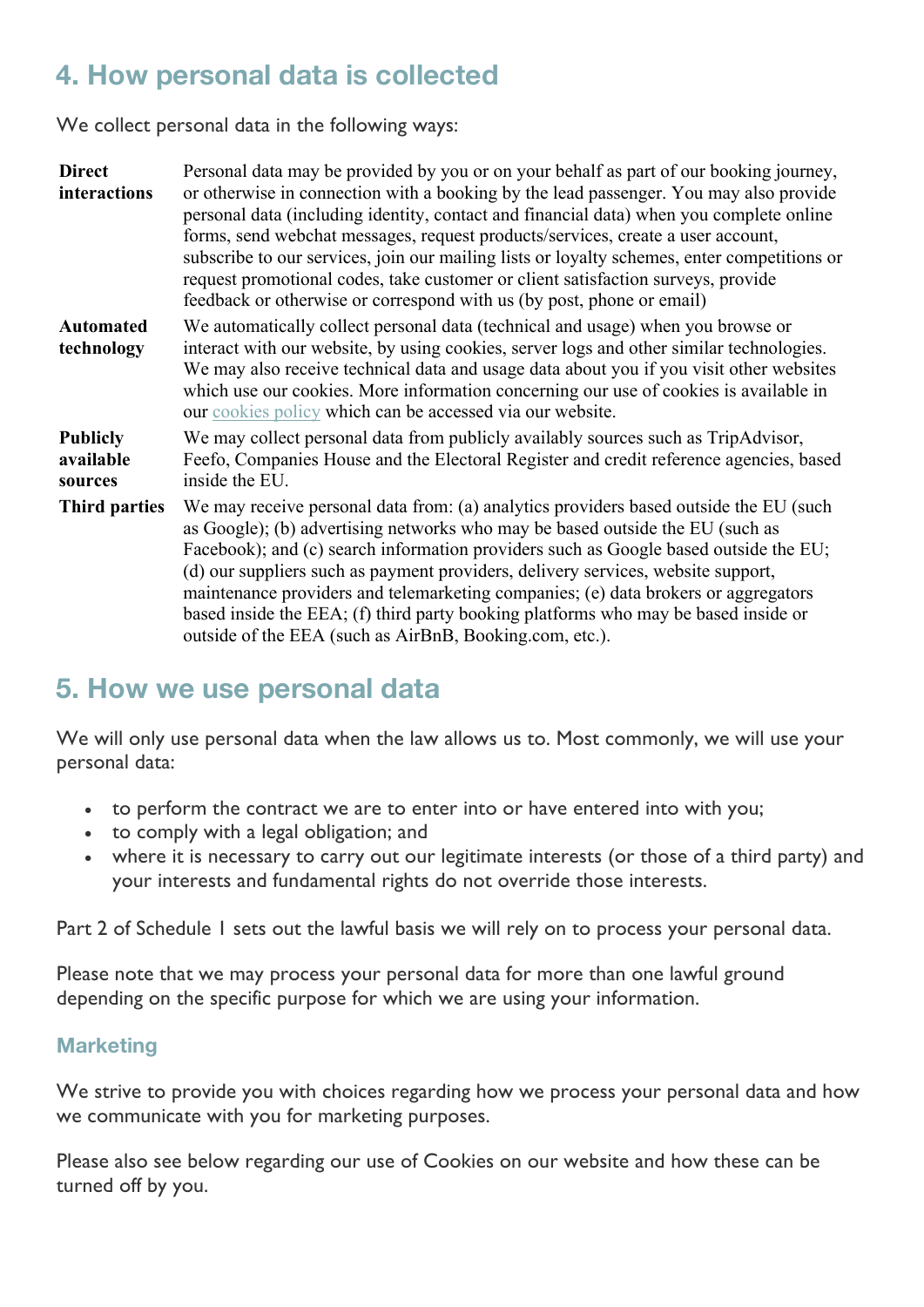#### **Promotional offers from us**

We may analyse and use your personal data to form a view on what holiday properties, services, offers or other things we think may be of interest to you.

You will receive marketing communications from us if you have requested information from us, booked a holiday with us or purchased services from us and you have not opted out of receiving that marketing or if we are otherwise able to market to you under existing marketing and data protection laws.

#### **Third-party marketing**

We will get your express opt-in consent before we share your personal data with any third party for marketing purposes. However, we may share your personal data with our own third party affiliates who carry out marketing services on our behalf (for example, organisations which we use to send e-mails to our customers or clients), where we have the right to do so.

#### **How to opt out**

You can ask us or third parties to stop sending you marketing messages (whether electronic, telephone or postal marketing) at any time by following the opt-out links on any marketing message sent to you at any time, by logging into your account on our website (where you have an account with us) to manage your marketing preferences or by contacting our DPO and asking us to stop sending the messages (as appropriate).

Even if you opt out of receiving marketing, we may still use your personal data for other purposes provided we have a lawful basis to do so, for example in connection with your holiday or the letting of your holiday property.

#### **Change of purpose**

We will only use your personal data for the purpose that we originally collected it for, unless we reasonably consider that we need to use it for another reason and that reason is compatible with the original purpose.

If we need to use your personal data for an unrelated purpose, we will notify you and we will explain the legal basis which allows us to use your personal data in this manner.

We may process your personal data (without your knowledge or consent) where this is required or permitted by law.

#### **Cookies**

You can set your browser to refuse all or some browser cookies, or to alert you when websites set or access cookies. If you disable or refuse cookies, please note that some parts of this website may become inaccessible or not function properly. More information concerning our use of cookies is available in our cookies policy which can be accessed via our website.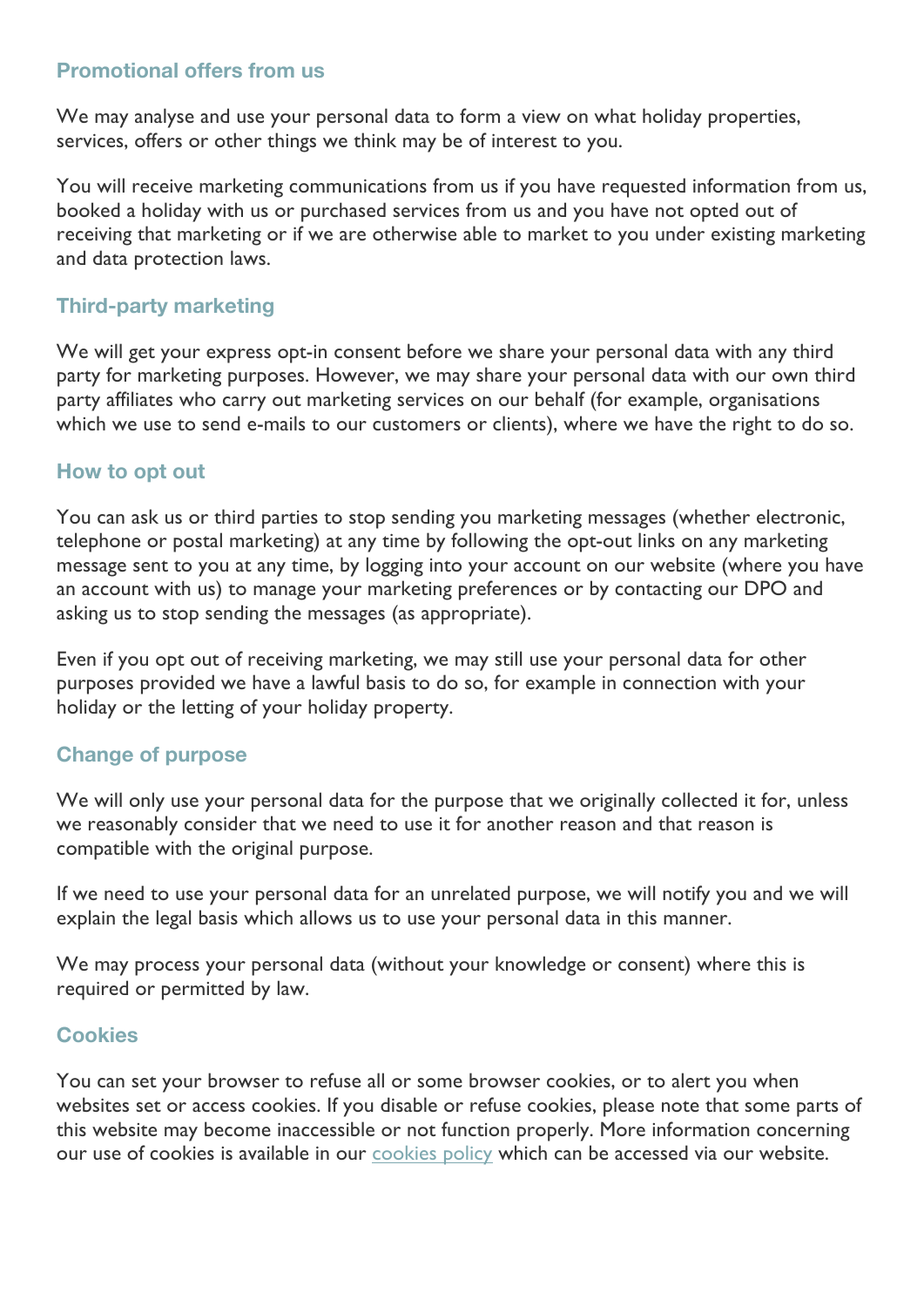### **6. Disclosure of your personal data**

We may have to share your personal data with Third Parties set out in Part 4 of Schedule 1. We require all Third Parties to respect the security of your personal data and to treat it in accordance with the law. Such Third Parties can only process your personal data for specified purposes and in accordance with our instructions.

# **7. International transfers**

We share your personal data within the Anchor Bay Holidays Company. This will not involve transferring your data outside the European Economic Area **(EEA)**.

We ensure your personal data is protected by requiring all our group companies to follow the same rules when processing your personal data.

Many of our external third parties are based outside the EEA so their processing of your personal data will involve a transfer of data outside the EEA.

Whenever we transfer your personal data out of the EEA, we ensure a similar degree of protection is afforded to it by ensuring at least one of the following safeguards is implemented:

- we will only transfer your personal data to countries that have been deemed to provide an adequate level of protection for personal data by the European Commission;
- we use specific contracts approved by the European Commission which give personal data the same protection it has in Europe with our services providers;
- we may transfer data to US based service providers under the Privacy Shield which requires them to provide similar protection to personal data shared between the Europe and the US.

Please contact us if you want further information on the specific mechanism used by us when transferring your personal data out of the EEA.

### **8. Data security**

We operate appropriate security measures to prevent personal data from being accidentally lost, used or accessed in an unauthorised way, altered or disclosed. Access to your personal data is restricted to individuals who have a business need to know it, are under confidentiality obligations and can only process it on our instructions.

We also have procedures in place to deal with any suspected personal data breach and will notify you and any applicable regulator of a breach where we are legally required to do so.

### **9. Data retention**

We will only retain your personal data for as long as necessary to fulfil the purposes we collected it for, including for the purposes of our marketing activities and satisfying any legal, accounting, or reporting requirements. We may retain your personal data for a longer period in the event of a complaint or if we reasonably believe there is a prospect of litigation in respect to our relationship with you.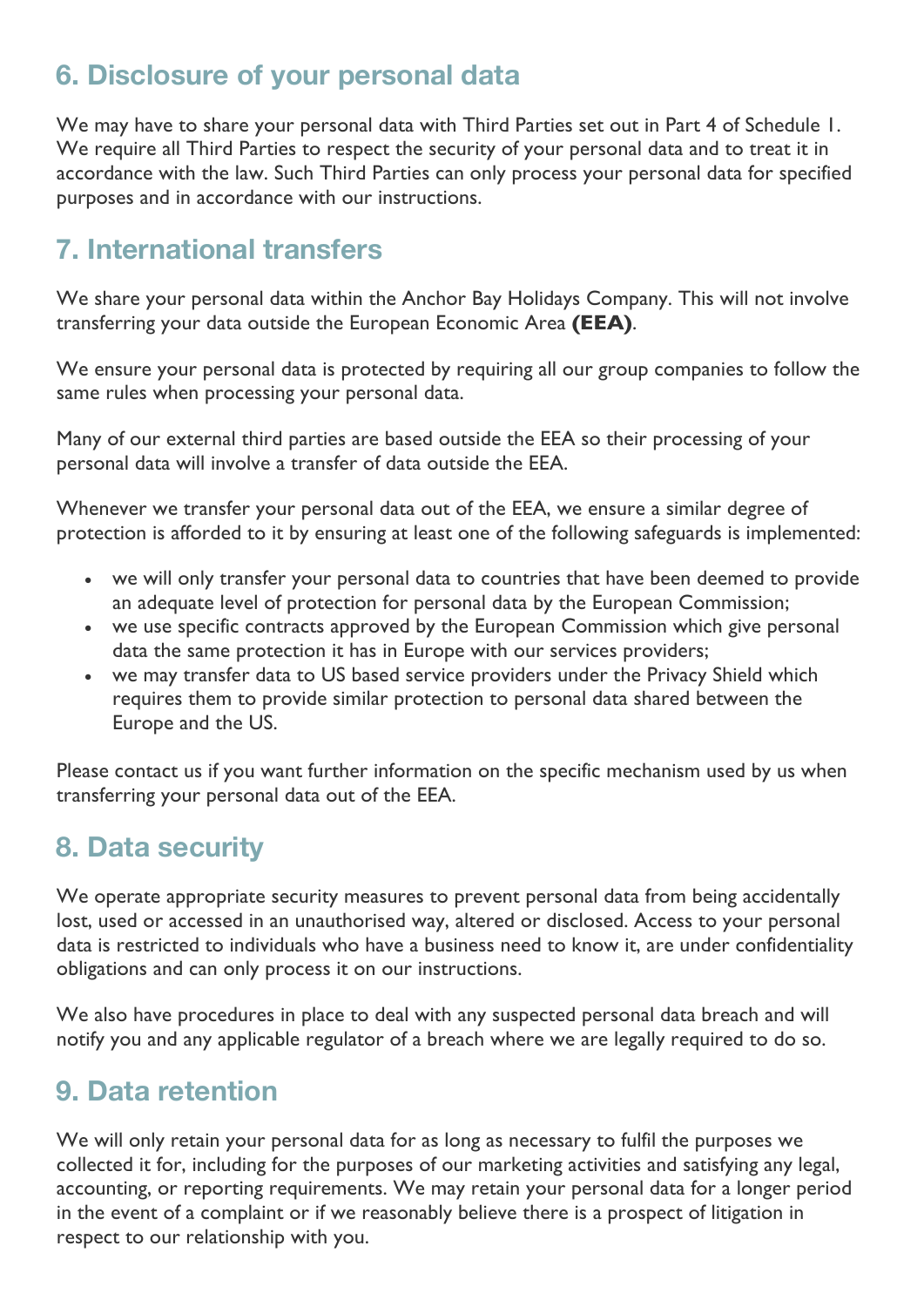We may update our data retention practices from time to time. Please contact us if you require further details of this. We are required to keep basic information about our customers and clients (including contact, identity, financial and transaction data) for six years after the end of the tax year in which they cease being customers or clients, for tax purposes.

We may also anonymise your personal data (so that it can no longer be associated with you) for research or statistical purposes. Anonymised data may be used indefinitely without further notice to you.

We will process your financial data such as credit card details for the purpose of processing payments, however we do not retain any credit card details once the payment has been accepted.

# **10. Your legal rights**

Your legal rights in relation to your personal data are set out in Part 3 of Schedule 1. If you wish to exercise any of your rights, please contact our DPO.

You will not have to pay a fee to exercise any of your rights, unless your request is unfounded, repetitive or excessive. Where this is the case, we may charge a reasonable fee for information or refuse to comply with your request.

We may ask you to provide further information to help us confirm your identity. This is a security measure to ensure that personal data is not disclosed to any person who does not have the right to receive it.

We aim to respond to requests within one month. If your request is particularly complex or you have made a number of requests it may take us longer to respond and in this case, we will notify you and keep you updated.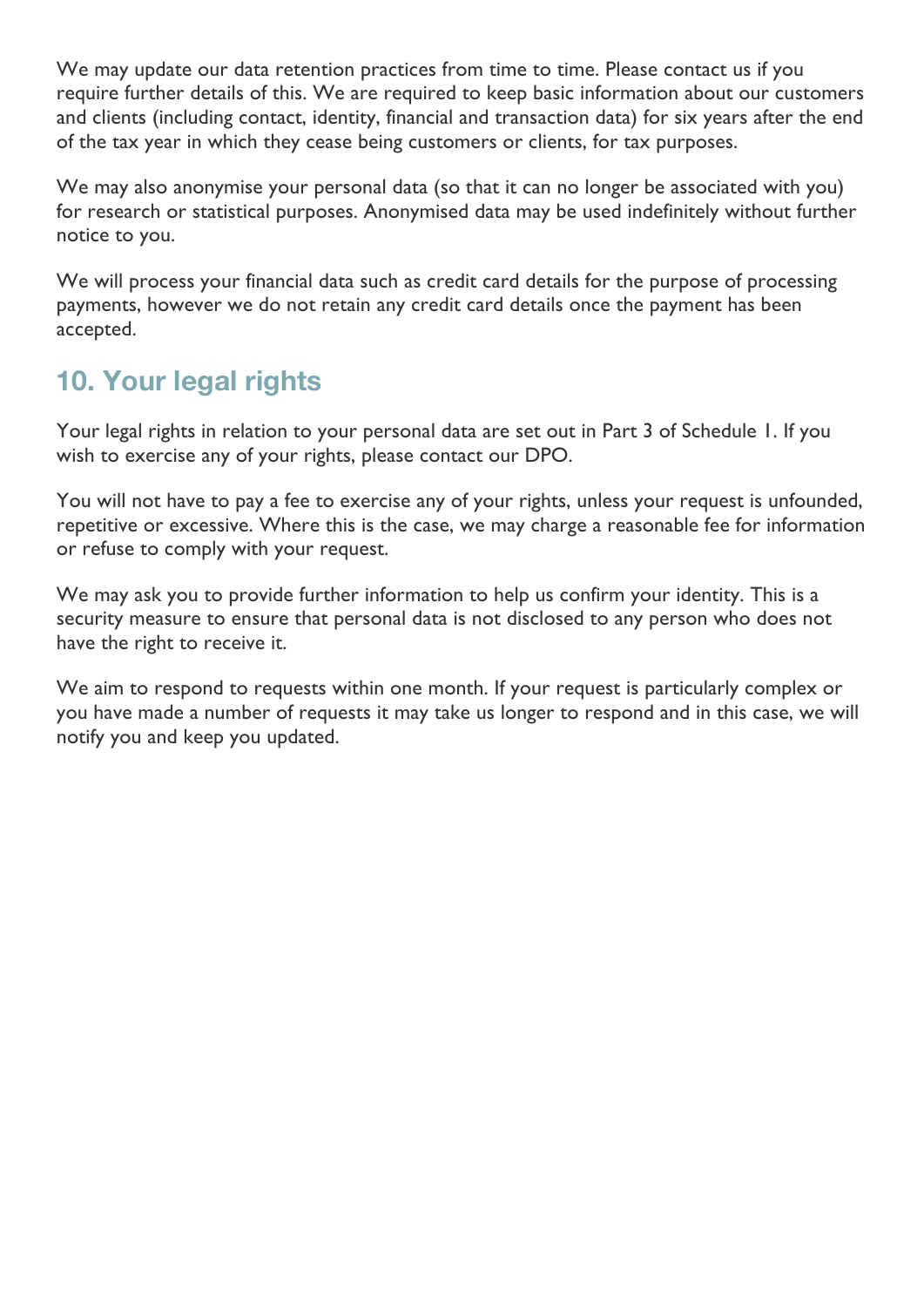### **Schedule 1**

### **Part 1 - Types of personal data**

| Contact data                               | Billing address, delivery address, holiday property address, email address and<br>telephone numbers.                                                                                                                                                  |
|--------------------------------------------|-------------------------------------------------------------------------------------------------------------------------------------------------------------------------------------------------------------------------------------------------------|
| <b>Financial data</b>                      | Bank account and payment card details.                                                                                                                                                                                                                |
| <b>Identity data</b>                       | First name, maiden name, last name, username or similar identifier, marital<br>status, title, date of birth, gender and photographs (where we hold photographs of<br>your property and you are in that photograph).                                   |
| <b>Marketing and</b><br>communication data | Your preferences in receiving marketing from us and our third parties and your<br>communication preferences.                                                                                                                                          |
| Profile data                               | Your username and password, purchases or orders made by you, your interests,<br>preferences, feedback and survey responses.                                                                                                                           |
| <b>Usage data</b>                          | Information about how you use our website, products and services including your<br>browsing actions and patterns on our website (which helps us to improve our<br>website and personalise marketing).                                                 |
| <b>Technical data</b>                      | Internet protocol (IP) address, your login data, browser type and version, time<br>zone setting and location, browser plug-in types and versions, operating system<br>and platform and other technology on the devices you use to access our website. |
| <b>Transaction data</b>                    | Details about payments to and from you and other details of products and<br>services you have purchased from us.                                                                                                                                      |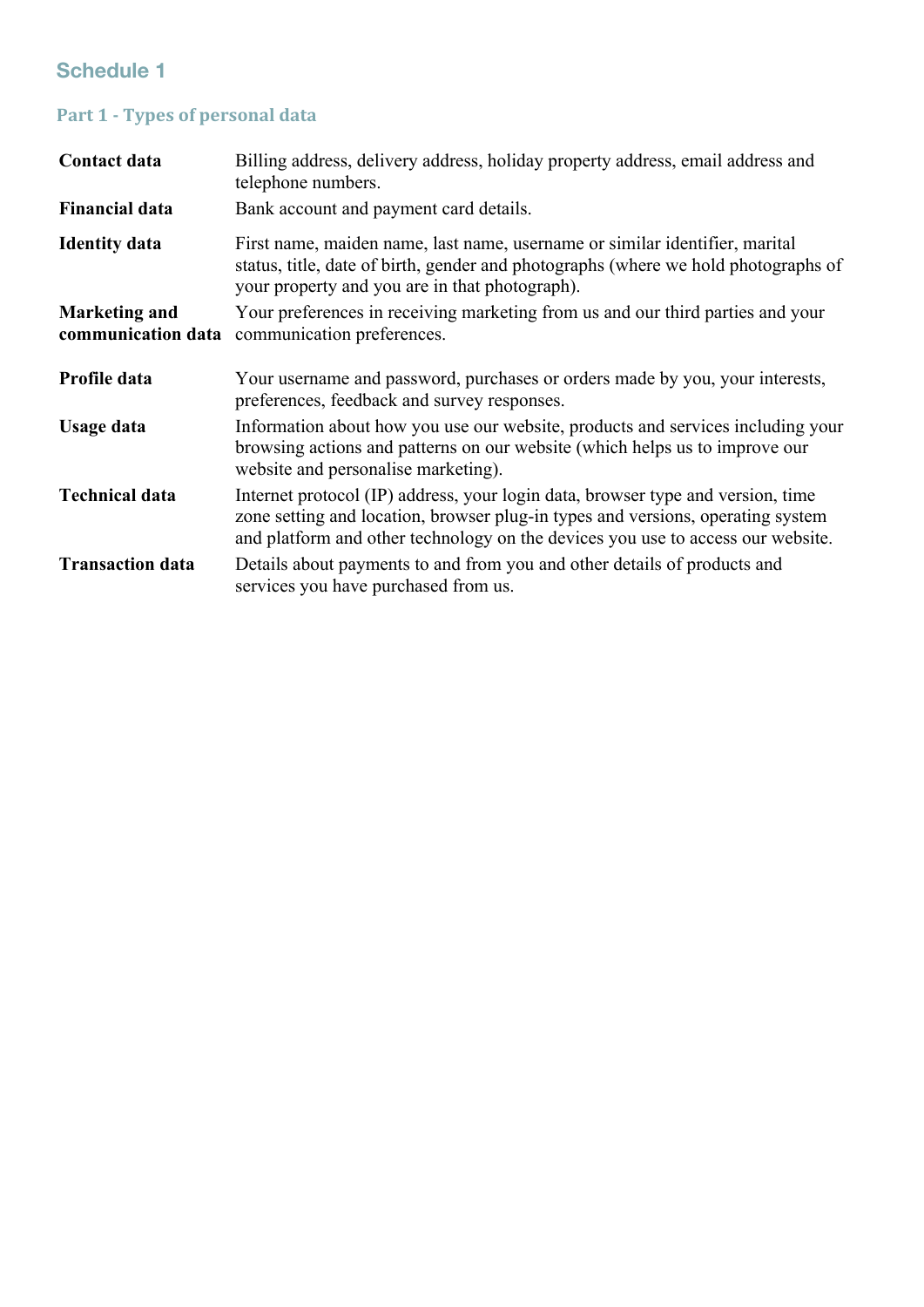#### **Part 2 - Lawful basis for processing and processing activities**

The lawful basis upon which we may rely to process your personal data are:

| <b>Consent</b>          | You have given your express consent for us to process your personal data for a specific<br>purpose.                                                                                                                                                                                                                                                                                 |
|-------------------------|-------------------------------------------------------------------------------------------------------------------------------------------------------------------------------------------------------------------------------------------------------------------------------------------------------------------------------------------------------------------------------------|
| Contract                | The processing is necessary for us to perform our contractual obligations with you under<br>our contract, or because you have asked us to take specific steps before entering into a<br>contract with you.                                                                                                                                                                          |
| Legal<br>obligation     | The processing is necessary for us to comply with legal or regulatory obligation.                                                                                                                                                                                                                                                                                                   |
| Legitimate<br>interests | The processing is necessary for our or a third party's legitimate interest e.g. in order for<br>us to provide the best service to you via our website. Before we process your personal<br>data on this basis we make sure we consider and balance any potential impact on you,<br>and we will not use your personal data on this basis where such impact outweighs our<br>interest. |

Set out below are specific details of the processing activities we undertake with your personal data and the lawful basis for doing this.

| <b>Purpose/Activity</b>                                                                                                                                                                                  | Type of data                                                                                     | <b>Lawful basis for processing</b>                                                                                                                                                                                                                       |
|----------------------------------------------------------------------------------------------------------------------------------------------------------------------------------------------------------|--------------------------------------------------------------------------------------------------|----------------------------------------------------------------------------------------------------------------------------------------------------------------------------------------------------------------------------------------------------------|
| To register you as a new<br>customer/client or to<br>register your account on<br>our website.                                                                                                            | Identity, contact<br>& profile.                                                                  | To perform our contract with you.                                                                                                                                                                                                                        |
| To process manage and<br>deliver your holiday<br>booking or lettings,<br>travel arrangements and<br>insurance and to manage<br>payments, collections,<br>fees and charges and<br>debt recovery.          | Identity, contact,<br>financial,<br>transaction,<br>profile and<br>marketing &<br>communications | To perform our contract with you.<br>As necessary for our legitimate interest in<br>recovering debts due to us.                                                                                                                                          |
| To manage our<br>relationship with you,<br>notify you about<br>changes to our Terms or<br>Privacy Policy and ask<br>you to leave a review or<br>complete a customer or<br>client satisfaction<br>survey. | Identity, contact,<br>profile, usage and<br>marketing &<br>communications                        | To perform our contract with you.<br>$\bullet$<br>As necessary to comply with a legal obligation.<br>As necessary for our legitimate interests in keeping<br>our records updated and analysing how<br>customers/clients use our services.                |
| To enable you to partake Identity, contact,<br>in our loyalty scheme,<br>prize draws,<br>competitions, receive<br>promotional codes or<br>complete<br>customer/client<br>satisfaction surveys.           | profile, usage &<br>marketing &<br>communications                                                | To perform our contract with you.<br>$\bullet$<br>As necessary for our legitimate interests in<br>$\bullet$<br>analysing how customers book holidays and use our<br>services and how clients use our services, to<br>develop them and grow our business. |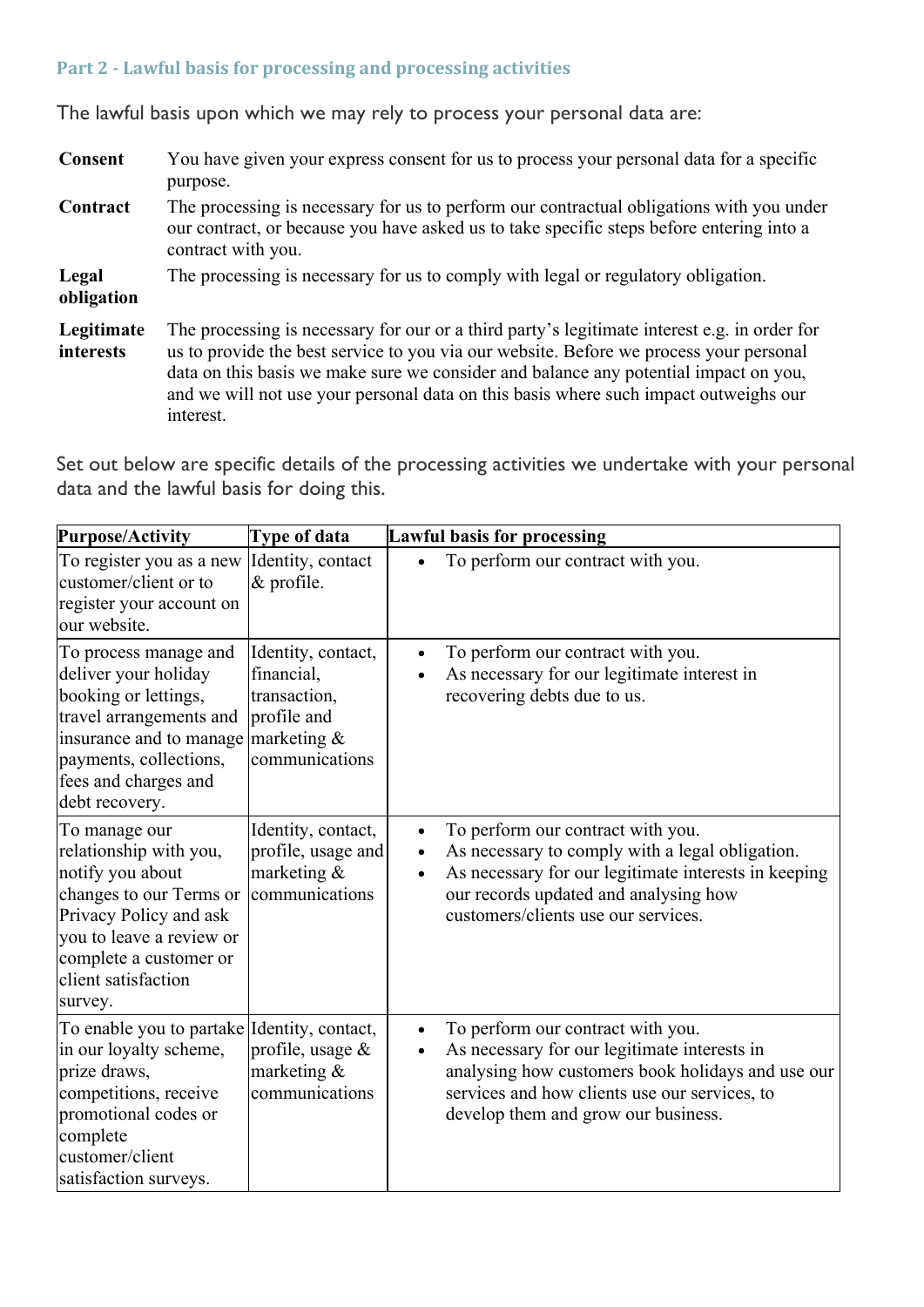| <b>Purpose/Activity</b>                                                                                                                                                                                                       | Type of data                                                           | <b>Lawful basis for processing</b>                                                                                                                                                                                                                                                                    |
|-------------------------------------------------------------------------------------------------------------------------------------------------------------------------------------------------------------------------------|------------------------------------------------------------------------|-------------------------------------------------------------------------------------------------------------------------------------------------------------------------------------------------------------------------------------------------------------------------------------------------------|
| To administer and<br>protect our business and<br>this website (including<br>troubleshooting, data<br>analysis, testing, system<br>maintenance, support,<br>reporting and hosting of<br>data).                                 | Identity, contact<br>$\&$ technical                                    | As necessary for our legitimate interests in running<br>our business, provision of administration and IT<br>services, network security, to prevent fraud and in<br>the context of a business reorganisation or group<br>restructuring exercise.<br>As necessary to comply with any legal obligations. |
| To deliver relevant<br>website<br>content/advertisements<br>(including personalised<br>brochures and marketing and technical<br>materials) to you and to<br>measure or understand<br>the effectiveness of our<br>advertising. | Identity, contact,<br>profile, usage,<br>marketing &<br>communications | As necessary for our legitimate interests in studying<br>customers holiday requirements, how customers and<br>clients use our services and to develop them, to<br>grow our business and to inform our marketing<br>strategy.                                                                          |
| To use data analytics to<br>improve our website,<br>holiday offerings,<br>services, marketing, and<br>customer and client<br>relationships and<br>experiences.                                                                | Technical &<br>usage                                                   | As necessary for our legitimate interests to define<br>$\bullet$<br>types of customers for our holidays and services,<br>and types of clients and properties, to keep our<br>website updated and relevant, to develop our<br>business and to inform our marketing strategy                            |
| To make suggestions<br>and recommendations to<br>you about holidays,<br>properties or services<br>that may be of interest to<br>you, including<br>promotional offers.                                                         | Identity, contact,<br>technical, usage<br>$&$ profile                  | As necessary for our legitimate interests to develop<br>$\bullet$<br>our services, property and holiday offerings and<br>grow our business                                                                                                                                                            |
| To analyse whether you<br>may still be interested in usage<br>our products and<br>services if you have not<br>visited our website in a<br>while.                                                                              | Contact and                                                            | As necessary for our legitimate interests (to develop<br>our services, property and holiday offerings and<br>grow our business).                                                                                                                                                                      |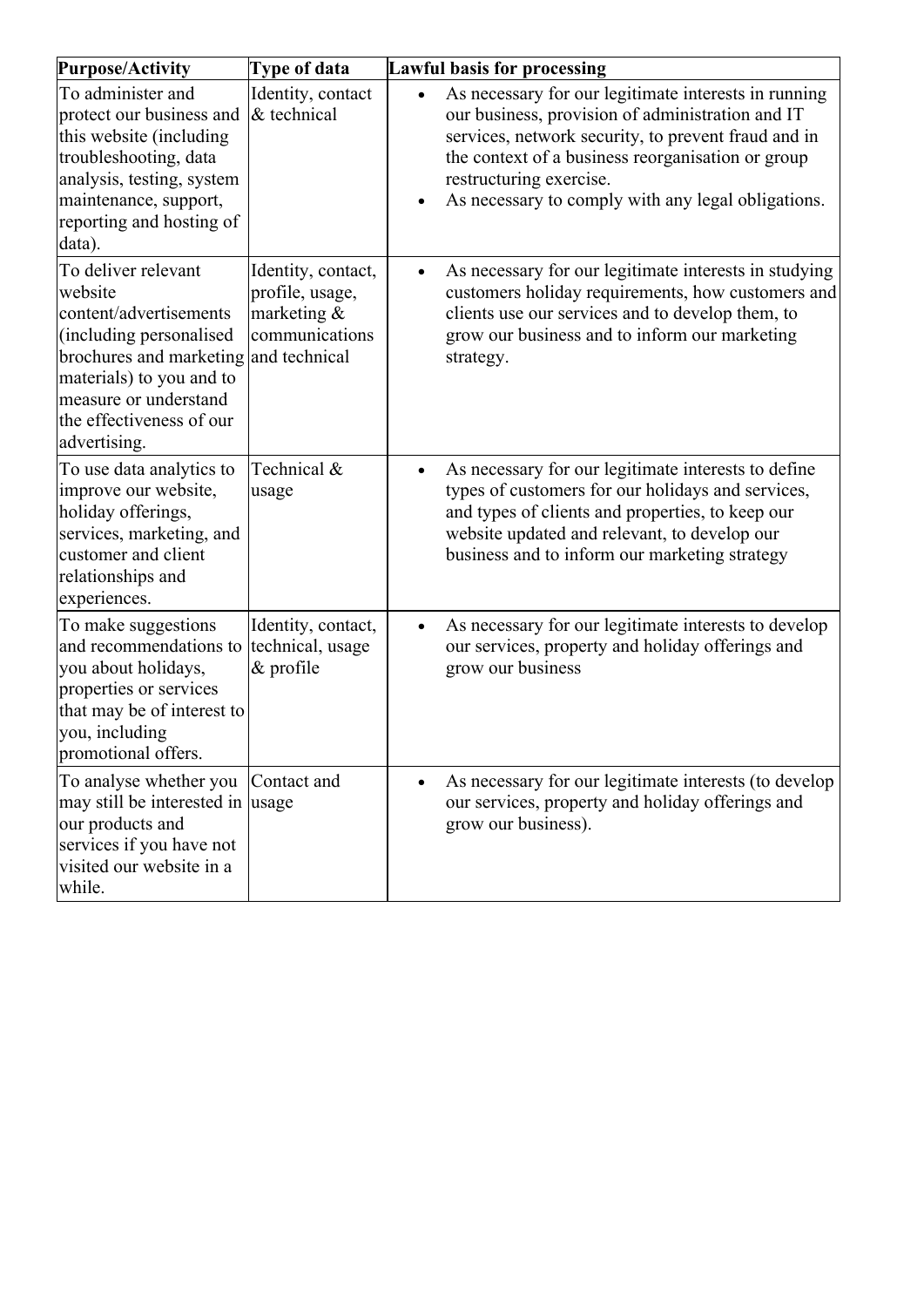### **Part 3 - Your legal rights**

You have the following legal rights in relation to your personal data:

| <b>Access your</b><br>data    | You can ask for access to and a copy of your personal data and can check we are<br>lawfully processing it.                                                                                                                                                                                                                                                                                                                                                                                                                                                                                                                |
|-------------------------------|---------------------------------------------------------------------------------------------------------------------------------------------------------------------------------------------------------------------------------------------------------------------------------------------------------------------------------------------------------------------------------------------------------------------------------------------------------------------------------------------------------------------------------------------------------------------------------------------------------------------------|
| Correction                    | You can ask us to correct any incomplete or inaccurate personal data we hold about<br>you.                                                                                                                                                                                                                                                                                                                                                                                                                                                                                                                                |
| <b>Erasure</b>                | You can ask us to delete or remove your personal data where:<br>(a) there is no good reason for us continuing to process it;<br>$\bullet$<br>(b) you have successfully exercised your right to object (see below);<br>(c) we may have processed your information unlawfully; or<br>(d) we are required to erase your personal data to comply with local law.<br>We may not always be able to comply with your request for specific legal reasons,<br>which will be notified to you at the time of your request                                                                                                            |
| Object                        | You can object to the processing of your personal data where:<br>(a) where we are relying on our legitimate interest (or those of a third party) as<br>$\bullet$<br>the basis for processing your personal data, if you feel it impacts on your<br>fundamental rights and freedoms;<br>(b) where we are processing your personal data for direct marketing purposes.<br>In some cases, we may demonstrate that we have compelling legitimate grounds to<br>process your information which override your rights and freedoms and in such<br>circumstances, we can continue to process your persona data for such purposes. |
| <b>Restrict</b><br>processing | You can ask us to us to suspend or restrict the processing of your personal data, if:<br>(a) you want us to establish the accuracy of your personal data;<br>(b) our use of your personal data is unlawful, but you do not want us to erase it;<br>$\bullet$<br>(c) you need us to hold your personal data (where we no longer require it) as<br>$\bullet$<br>you need it to establish, exercise or defend legal claims; or<br>(d) you have objected to our use of your personal data, but we need to verify<br>whether we have overriding legitimate grounds to use it.                                                  |
| Request a<br>transfer         | You can request a transfer of your personal data which is held in an automated manner<br>and which you provided your consent for us to process such personal data or which we<br>need to process to perform our contact with you, to you or a third party. We will<br>provide your personal data in a structured, commonly used, machine-readable format.                                                                                                                                                                                                                                                                 |
| Withdraw                      | You can withdraw your consent at any time (where we are relying on consent to<br>your consent process your personal data). This does not affect the lawfulness of any processing                                                                                                                                                                                                                                                                                                                                                                                                                                          |

carried out before you withdraw your consent.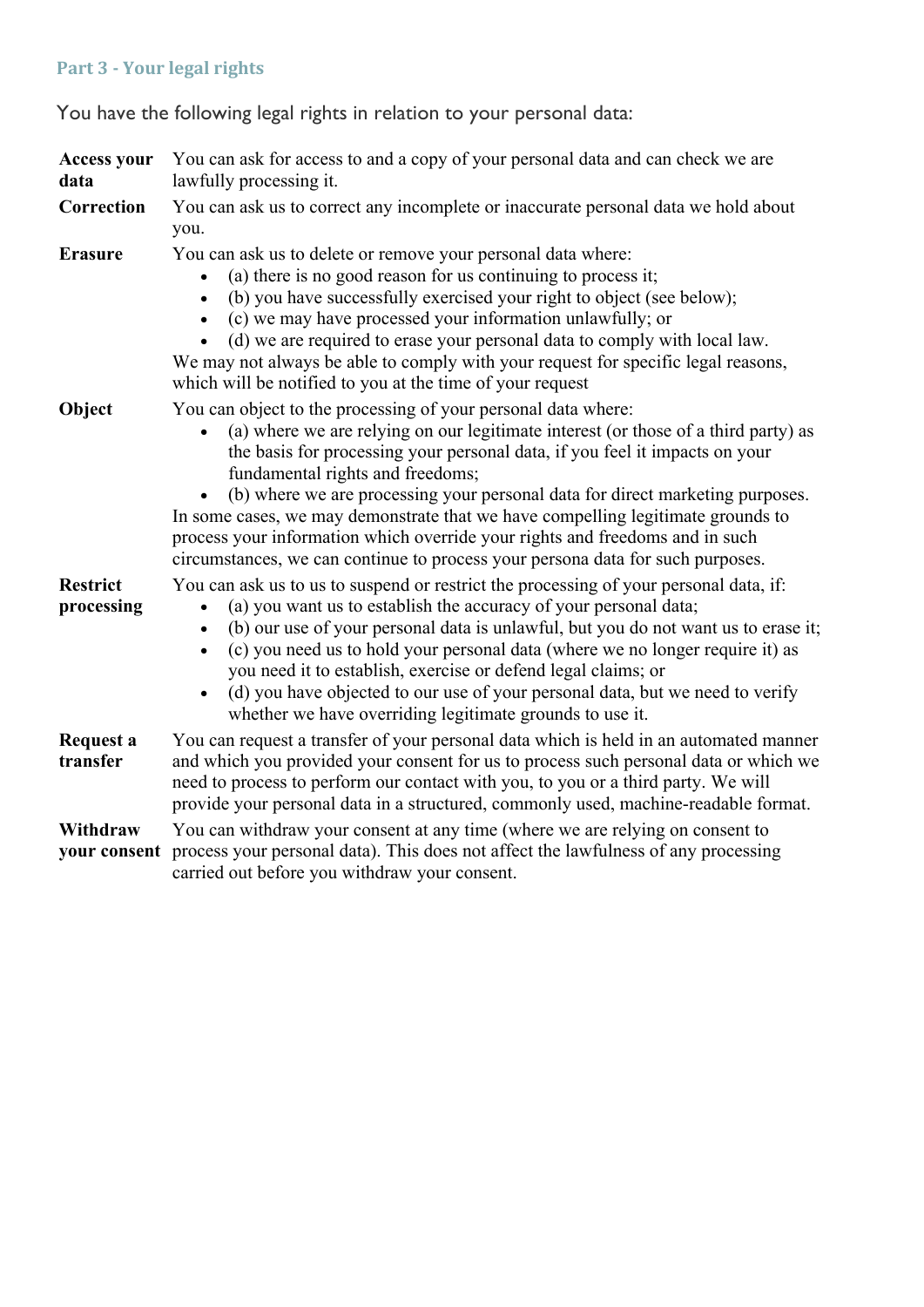#### **Part 4 - Third Parties**

| <b>Service providers</b>         | Acting as processors who provide IT, system administration services, website<br>hosting and support, marketing services and other services (who may be based<br>inside or outside of the EU).                                                                                                                                                                                                                                                                                                                                                                                                                                                                                                                                                                                                                                                                                                                                                                                                                                                                                                                                                                             |  |  |
|----------------------------------|---------------------------------------------------------------------------------------------------------------------------------------------------------------------------------------------------------------------------------------------------------------------------------------------------------------------------------------------------------------------------------------------------------------------------------------------------------------------------------------------------------------------------------------------------------------------------------------------------------------------------------------------------------------------------------------------------------------------------------------------------------------------------------------------------------------------------------------------------------------------------------------------------------------------------------------------------------------------------------------------------------------------------------------------------------------------------------------------------------------------------------------------------------------------------|--|--|
| <b>Professional</b><br>advisors  | Acting as processors or controllers including lawyers, bankers, auditors and<br>insurers based in the United Kingdom or Republic of Ireland who provide<br>consultancy, banking, legal, insurance and accounting services.                                                                                                                                                                                                                                                                                                                                                                                                                                                                                                                                                                                                                                                                                                                                                                                                                                                                                                                                                |  |  |
| <b>HM Revenue &amp;</b>          | Acting as processors or controllers based in the United Kingdom or the Republic                                                                                                                                                                                                                                                                                                                                                                                                                                                                                                                                                                                                                                                                                                                                                                                                                                                                                                                                                                                                                                                                                           |  |  |
| and other<br>authorities         | Customs, regulators of Ireland who require reporting of processing activities in certain circumstances.                                                                                                                                                                                                                                                                                                                                                                                                                                                                                                                                                                                                                                                                                                                                                                                                                                                                                                                                                                                                                                                                   |  |  |
| Third party service<br>providers | Clients, property owners/management companies to facilitate your<br>booking and holiday, including to arrange for the collection of keys etc.<br>Payment service providers, including:<br>$\bullet$<br>Stripe www.stripe.co.uk<br>Websites such as Feefo and TripAdvisor who provide platform for our<br>$\bullet$<br>customers to leave reviews.<br>Marketing service providers, including:<br>$\bullet$<br>TripAdvisor LLC, 400 1st Avenue, Needham, MA 02494, USA<br>Third party booking platforms, including but not limited to AirBnB,<br>$\bullet$<br>Booking.com, TripAdviser, Expedia, etc.<br>Postal services who send out our brochures and leaflets.<br>$\bullet$<br>Local businesses aiming to attract tourism such as pubs/restaurants,<br>$\bullet$<br>activity companies and rental car/bicycle companies.<br>Third parties whom we may choose to sell, transfer, or merge parts of our<br>$\bullet$<br>business or our assets. Alternatively, we may seek to acquire other<br>businesses or merge with them. If a change happens to our business, then<br>the new owners may use your personal data in the same way as set out in<br>this Privacy Policy. |  |  |
| <b>Property Owners</b>           | We will share your personal data with property owners who have a need to know<br>for the purpose of the booking. If you provide feedback on a property, we may<br>also share this with the owner of the property which may include disclosing your<br>personal data.                                                                                                                                                                                                                                                                                                                                                                                                                                                                                                                                                                                                                                                                                                                                                                                                                                                                                                      |  |  |